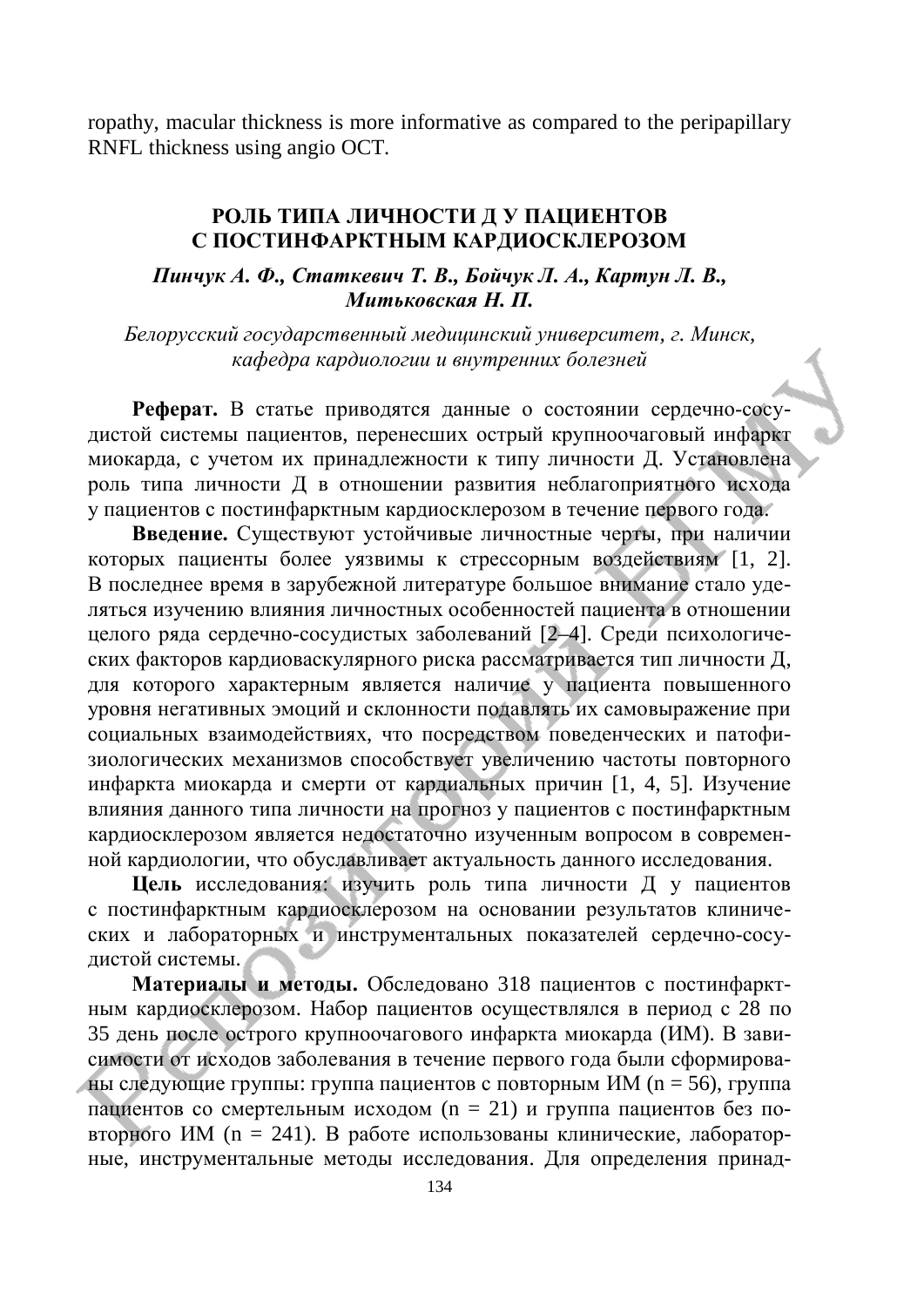лежности пациентов к типу личности Д использована шкала DS-14. Обработка полученных анамнестических, клинических, лабораторных и инструментальных данных проводилась с использованием статистических пакетов Microsoft Excel, Statistica (версия 10.0, StatSoft, Inc., USA). Все включенные в исследование пациенты получали комплексную медикаментозную терапию согласно протоколу ведения пациентов, перенесших ИМ. Группы были сопоставимы по полу, возрасту, распространенности основных традиционных факторов кардиоваскулярного риска. На догоспитальном этапе тромболитическая терапия (ТЛТ) выполнена в группе с повторным ИМ у 28,6 % (n = 16) пациентов, в группе со смертельным исходом – у 33,3 % (n = 7) и в группе без повторного ИМ — у 34,9 % (n = 84),  $p > 0.05$ . Коронароангиография (КАГ) на этапе острого ИМ была выполнена в группе с повторным ИМ у 66,1 % (n = 37) пациентов, в группе со смертельным исходом — у 76,2 % (n = 16) и в группе без повторного  $HM - y 70.5 % (n = 170), p > 0.05.$ 

Результаты и обсуждение .Доля пациентов с типом личности Д (по данным шкалы DS-14) была статистически значимо выше в группах пациентов с развившимся неблагоприятным исходом (повторный ИМ, смертельный исход) и составила 44,6 % (n = 25) и 47,6 % (n = 10) против 24,9 % (n = 60) в группе пациентов без повторного ИМ ( $\chi^2 = 8.7$  (р < 0,05)  $\alpha \chi^2 = 5.1$  (p < 0,05), соответственно) (рис. 1).





У пациентов с типом личности Д установлены более низкие показатели фракции выброса (ФВ) левого желудочка (ЛЖ) во всех исследуемых группах, в сравнении с результатами у пациентов с типом личности не Д в этих же группах. Соотношение значений ФВ ЛЖ у пациентов с типом личности Д и типом личности не Д в группе с повторным ИМ было следующим — 55,5 % (54,0–58,0) против 60,25 % (59,0–61,0),  $p < 0.05$ , в группе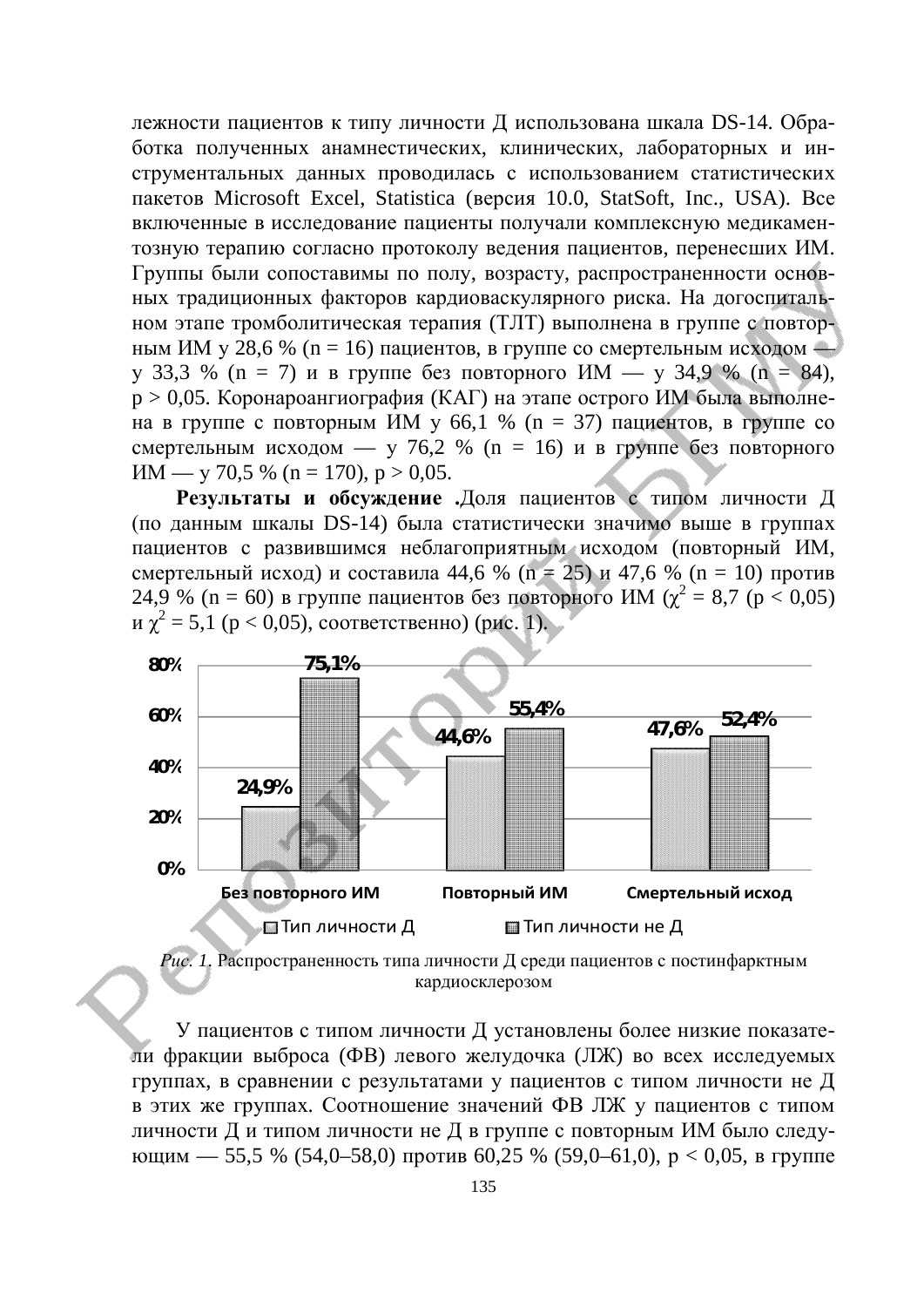$\alpha$  со смертельным исходом — 53,5 % (52,0–56,0) против 59,0 % (57,0–60,0),  $p < 0.05$  и в группе без повторного ИМ — 57,2 % (77,0–58,0) против 59,5 %  $(59,0–61,0)$ ,  $p < 0.05$ .

При изучении толерантности к физической нагрузке (по данным теста с 6-минутной ходьбой) у пациентов с типом личности Д установлены более низкие значения пройденной дистанции в сравнении со значениями у пациентов с типом личности не Д. В группе с повторным ИМ соотношение значений пройденной дистанции у пациентов с типом личности Д и типом личности не Д было следующим — 335,0 (315,0–358,0) м против 410,0 (378,5–435,0)  $\mu$ ,  $p < 0.05$ , в группе со смертельным исходом — 318,0  $(310,0-346,0)$  M  $\mu$   $\mu$   $(386,0 (370,0-410,0)$  M,  $p < 0.05$   $\mu$  B  $\mu$   $\mu$   $\mu$   $\sigma$   $\sigma$   $\sigma$ повторного ИМ — 389,0 (370,5–415,0) м против 438,0 (445,0–474,0) м,  $p < 0.05$ .

Удельный вес пациентов с наличием гемодинамически значимого многососудистого поражения коронарных артерий в группе с повторным ИМ составил 56,8 % (n = 21), в группе со смертельным исходом — 43,8 % (n = 7), что превышало аналогичный показатель в группе без повторного  $HM - 15.9 \%$  (n = 27),  $\chi^2 = 40.9$ , p < 0,001;  $\chi^2 = 7.6$ , p < 0,01 соответственно  $(pnc. 2)$ .



Рис. 2. Удельный вес пациентов с многососудистым гемодинамически значимым поражением коронарных артерий

Среди пациентов с многососудистым гемодинамически значимым поражением коронарных артерий в группе с повторным ИМ преобладал удельный вес лиц с типом личности Д: доля лиц с типом личности Д в группе с повторным ИМ составила 80,9 % (n = 17), с типом личности не  $\overline{A}$  — 19,1 % (n = 4),  $\chi^2$  = 16,1, p < 0,001. Значимых различий по данному показателю в группах со смертельным исходом и без повторного ИМ установлено не было. В группе со смертельным исходом соотношение лиц с типом личности Д и типом личности не Д было следующим — 71,4 %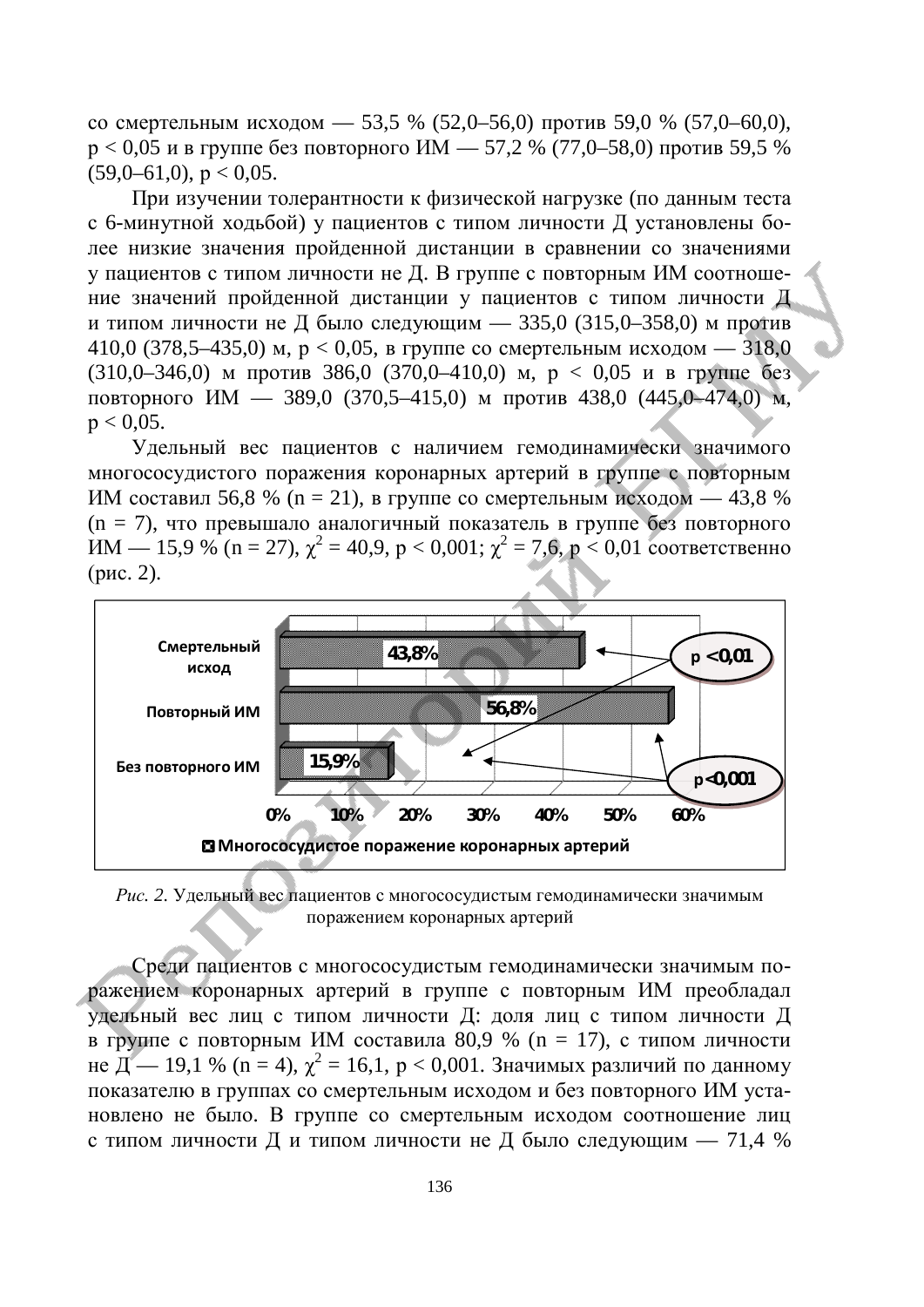

 $(n = 5)$  и 28,6 %  $(n = 2)$ , в группе без повторного ИМ — 55,6%  $(n = 15)$  $H$  44,4 % (n = 12) (pHc, 3).

Рис. 3. Удельный вес лиц с типом личности Д среди пациентов с многососудистым поражением коронарных артерий

Сравнительный анализ межгрупповых средних значений фактора некроза опухолей- $\alpha$  (ФНО- $\alpha$ ) продемонстрировал значимые различия в исследуемых группах по данному показателю. В группах пациентов с повторным ИМ и смертельным исходом средние значения концентрация ФНО-α были выше в сравнении с результатами в группе без повторного ИМ — 9,5 пг/мл (4,3–16,1) и 11,7 пг/мл (8,9–19,0) против 3,3 пг/мл (2,8–9,5),  $p < 0.01$ ;  $p < 0.001$  соответственно. Пациенты с типом личности Д имели более высокие показатели ФНО-а в сравнении с аналогичными показателями у пациентов с типом личности не Д во всех исследуемых группах. Группы с повторным ИМ и смертельным исходом характеризовались более высокими значениями рассматриваемого показателя в сравнении со значениями в группе без повторного ИМ  $- 8,85$  (5,6–12,3) пг/мл и 11,45 (7,5–15,2)  $\pi$ <sub>M</sub>  $\pi$   $\pi$   $\pi$   $\pi$  4,5 (2,7–6,7)  $\pi$ <sup> $\pi$ </sup> $\pi$ ,  $p < 0,001$ ;  $p < 0,001$  coorderственно.

В группе пациентов с повторным ИМ средние значения предшественника мозгового натрийуретического пептида (NT-proBNP) составили 154,0 (114,0–200,0) пг/мл, в группе пациентов со смертельным исходом — 217,0 (75,0–330,0) пг/мл, что значимо превосходило аналогичный показатель в группе сравнения (без повторного ИМ) — 68,0 (47,0–112,0) пг/мл,  $p < 0.001$ ;  $p < 0.001$  соответственно. При наличии типа личности Д у пациентов в группе с повторным ИМ среднее значение NT-proBNP составило 385,0 (189,0–420,0) пг/мл, что превышало аналогичный показатель у пациентов с типом личности не  $\overline{A}$  — 112,0 (78,5–165,0) пг/мл,  $p < 0.05$ ; в группе со смертельным исходом соотношение значений NT-proBNP было следующим — 213,0 (165,0–225,5) пг/мл против 76,0 (70,0–112,0) пг/мл,  $p < 0.05$ ;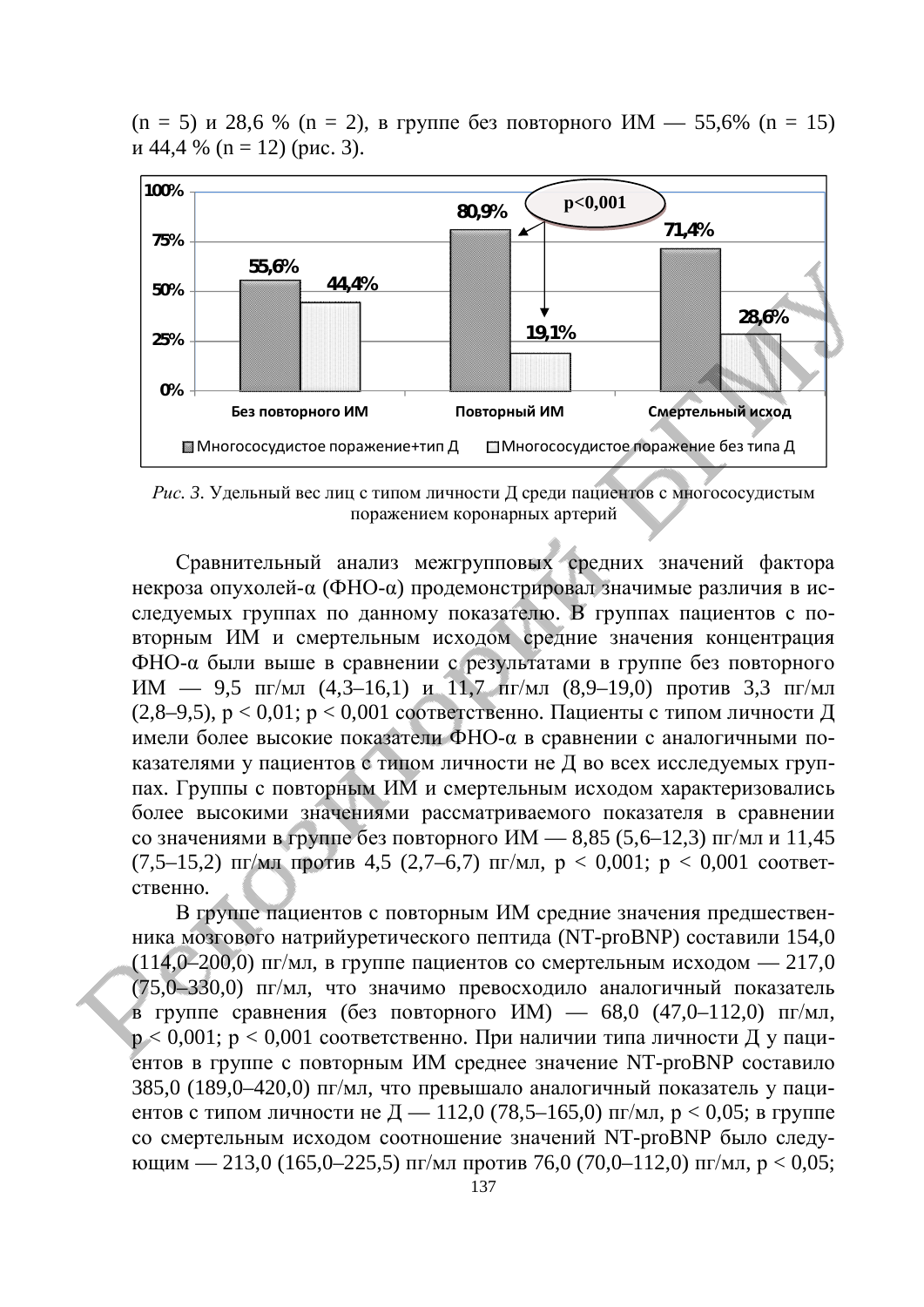в группе без повторного ИМ — 86,5 (82,5–195,0) пг/мл против 76,0  $(48.5-98.0)$   $\text{III/MJ}$ ,  $p < 0.05$ .

Расчет отношения шансов показал, что риск неблагоприятных исходов у пациентов с постинфарктным кардиосклерозом и типом личности Д в течение года увеличивался более чем в 3 раза (OR = 3,03; 95 % CI [1,9; 4,7]; Sp = 0,8; Se = 0,43; p < 0,05). При проведении корреляционного анализа получено существование прямой, средней силы корреляционной взаимосвязи типа личности Д с показателями NT-proBNP и ФНО-α  $(r = 0.54, p < 0.05; r = 0.62, p < 0.05$  соответственно), обратной, средней силы связи с показателями пройденной дистанции ( $r = -0.63$ ,  $p < 0.05$ ) и обратной, сильной связью со значениями фракции выброса левого желудочка (r = -0,71, p < 0,05).

Заключение. Для пациентов с повторным инфарктом миокарда и смертельным исходом в сравнении с показателями пациентов без неблагоприятных исходов на фоне большего удельного веса лиц с типом личности Д характерна большая выраженность гемодинамически значимого поражения коронарного русла, систолической дисфункции левого желудочка, низкая толерантность к физическим нагрузкам и более высокие показатели провоспалительных цитокинов и предшественника мозгового натрийуретического пептида. Риск неблагоприятных исходов у пациентов с постинфарктным кардиосклерозом и типом личности Д в течение года увеличивался более чем в 3 раза (OR = 3,03; 95 % CI [1,9; 4,7]; Sp = 0,8; Se = 0,43;  $p < 0.05$ ).

## **JIHTEPATYPA**

1. *Громова*, *Е. А.* Психосоциальные факторы риска сердечно-сосудистых заболеваний / Е. А. Громова // Сиб. мед. журн. 2012. Т. 27, № 2. С. 22–29.

2. *Предрасположенность* к психологическому дистрессу у больных после коронарного шунтирования: взаимосвязь с годовым прогнозом / А. Н. Сумин [и др.] // Кардиология. 2015. № 10. С. 76–82.

3. *Тип* личности Д и качество жизни больных через год после операции коронарного шунтирования / А. Н. Сумин [и др.] // Рос. кардиол. журн. 2014. № 4. С. 92–99.

4. *Type D* personality predicts clinical events after Myocardial infarction above and beyond disease severity and depression / / E. J. Martens [et al.] // J. Clin. Psychiatry. 2010. Vol. 71, № 6. P. 778–783.

5. *Type D* personality is associated with impaired health-related quality of life 7 years following heart transplantation / S. S. Pedersen [et al.] // J. Psychosom. Res. 2006. Vol. 61, No 6. P. 791–795.

## **The role of type D personality in patients with postinfarctic cardiosklerosis**

## *Mitkovskaya N. P., Pinchuk A. F., Statkevich T. V., Bojchuk L. A., Kartun L. V.*

The article presents data of the state of the cardiovascular system of patients who underwent Q-myocardial infarction, taking into account their